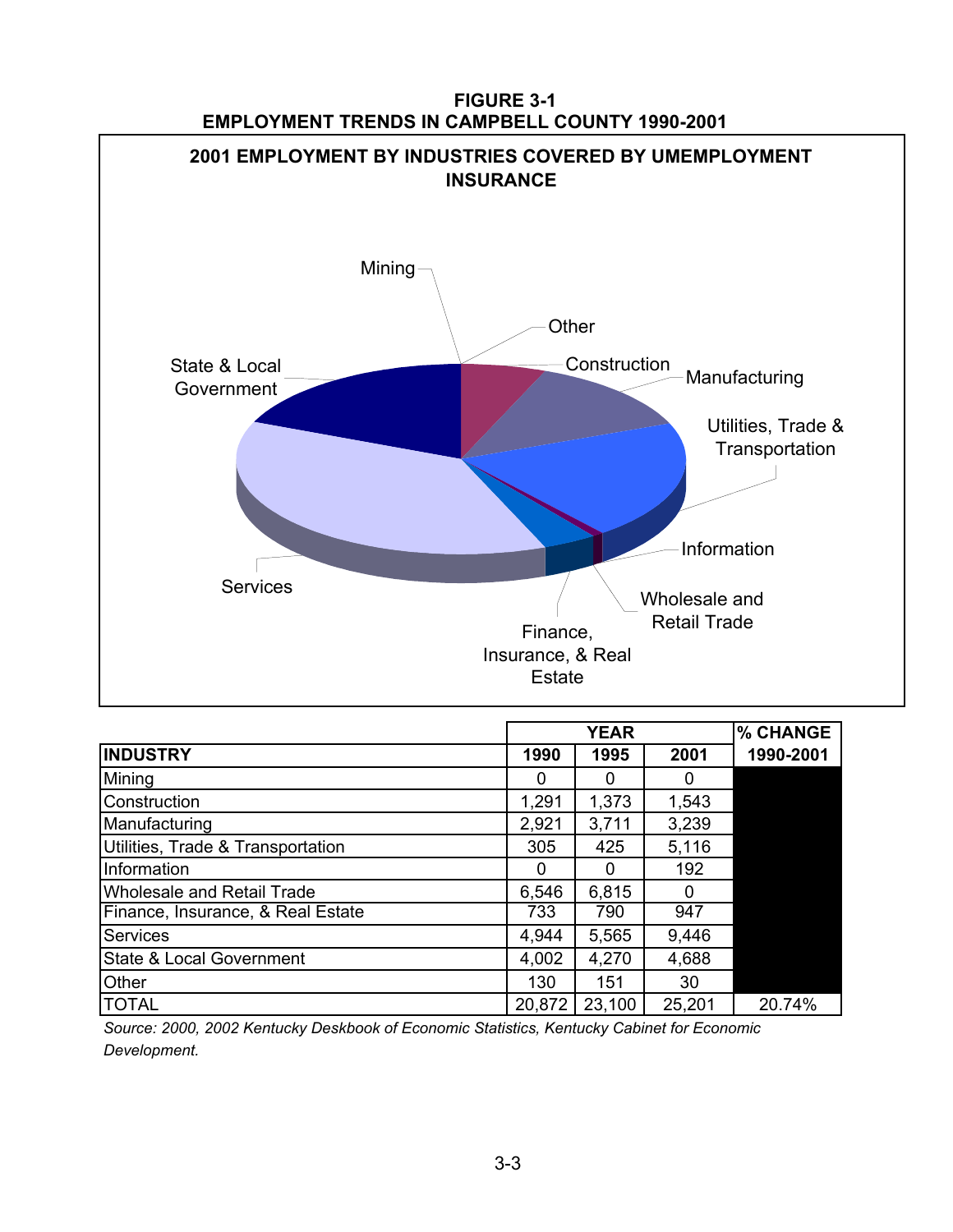



|                                    |        | <b>YEAR</b> |         | % CHANGE  |
|------------------------------------|--------|-------------|---------|-----------|
| <b>INDUSTRY</b>                    | 1990   | 1995        | 2001    | 1990-2001 |
| Mining                             | $\ast$ | $\star$     | $\star$ |           |
| Construction                       | 440.19 | 512.56      | 671.27  |           |
| Manufacturing                      | 561.8  | 717.24      | 813.02  |           |
| Utilities, Trade, & Transportation | 487.84 | 513.86      | 461.05  |           |
| <b>Wholesale/Retail Trade</b>      | 223.62 | 254.6       |         |           |
| Information                        | 0      | 0           | 504.57  |           |
| Finance, Insurance, Real Estate    | 446.31 | 614.77      | 707.89  |           |
| <b>Services</b>                    | 386.82 | 463.71      | 478.06  |           |
| <b>State and Local Government</b>  | 384.62 | 467.48      | 585.63  |           |
| Other                              | 186.05 | 258.85      | 412.72  |           |
| <b>All industries</b>              | 365.3  | 451.08      | 558.28  | 52.83%    |

*Source: 2000, 2002 Kentucky Deskbook of Economic Statistics, Kentucky Cabinet for Economic Development.*